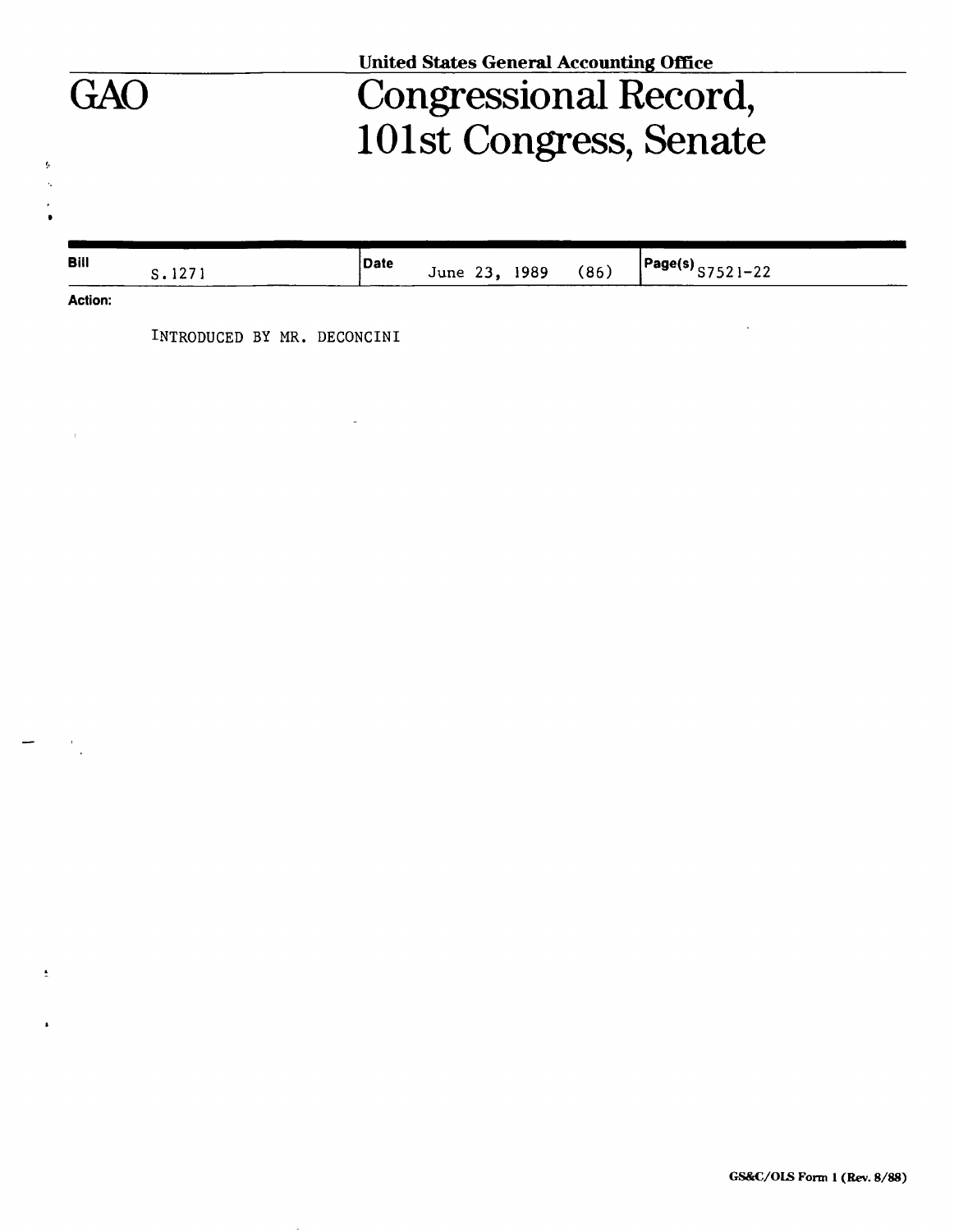the agencies, the affected parties and my colleagues in considering and, if appropriate, perfecting the legislation.

One of the bills that I will introduce has been requested by the Librarian of Congress and the Copyright Office. This bill will raise the registration fee charged by the Copyright Office from \$10 to \$20. The Copyright Office believes that a doubling of their fee schedule is justified by inflation in the 10 years since the fee was established. I will place into the RECORD a letter from Dr. James H. Billington, the Librarian of Congress, explaining the need for the fee increase.

The second bill I will introduce has been requested by the Copyright Royalty Tribunal. This bill will first, reduce the number of Commissioners from five to three; second, would transfer the Commissioners to the Executive Schedule; and third, would allow a Commissioner whose terms has expired to remain in office until a suc-| cessor is confirmed. The CRT faces a situation in September that could threaten to force it to suspend operations. At present it operates with three Commissioners. One of the Commissioner's term expires in September and no successor has been named. Because the CRT is one of the few independent Commissions whose members are not authorized to serve until a successor is named, the CRT could be without a quorum as of September 22.

I hope that the Senate can consider these bills quickly and without controversy. I believe that they are reasonable approaches to problems that these two important Government agencies face. I look forward to working with the copyright community on any changes that it believes are necessary. I ask unanimous consent that the bills, along with a letter from Dr. Billington, appear in the RECORD.

There being no objection, the material was ordered to be printed in the RECORD, as follows:

## S. 1271

*Be it enacted by the Senate and House of Representatives of the United States of America in Congress assembled,* 

**SECTION I. SHORT TITLE.** 

This Act may be cited as the "Copyright Pees and Technical Amendments Act of 1589".

**SEC. 2. FEES OF COPYRIGHT GPFICE.** 

(a) FEE SCHEDULE.—Secton 708(a) of title 17, United States Cede, is amended to read as follows:

"(a) The following fees shall be paid to the Register of Copyrights:

"(1) on filing each application under section 408 for registration of a copyright claim or for a supplementary registration, including the issuance of a certificate of registration if registration is made, \$20;

"<2) on filing each application fcr registration of a claim for renewal of a subsisting copyright in its first term under section 304(a). including the issuance of a certificate of registration if registration is made, \$12;

 $\cdot$  (3) for the issuance of a receipt for a deposit under section 407, \$4;

"(4) for the recordation, as provided by section 205, of a transfer of copyright ownership or other document covering not more than one title, \$20; for additional titles, \$10 for each group of not more than 10 titles;

"(5) for the filing, under section 115(b), of a notice of intention to obtain a compulsory license, \$12;

"(6) for the recordation, under section 302(c), of a statement revealing the identity of an author of an anonymous or pseudonymous work, or for the recordation, under section 302(d), of a statement relating to the death of an author, \$20 for a document covering not more than one title; for each additional title, \$2;

"(7) for issuance, under section 706, of an additional certificate of registration, \$8;

"(8) for the issuance of any other certification, \$20 for each hour or fraction of an hour consumed with respect thereto;

"(9) for the making and reporting of a search as provided by section 705, and for any related services, \$20 for each hour or fraction of an hour consumed with respect thereto; and

"(10) for any other special services requiring a substantial amount of time or expense, such fees as the Register of Copyrights may fix on the basis of the cost of providing the service.

The Register of Copyrights is authorized to fix the fees for preparing copies of Copyright Office records, whether or not such copies are certified, on the basis of the cost of such preparation.".

(b) ADJUSTMENT OF PEES.—Section 708 of title 17, United States Code, is amended—

(1) by redesignating subsections (b) and (c) as subsections (c) and (d), respectively; and

(2) by inserting after subsection (a) the following:

"(b) In calendar year 1995 and in each subsequent fifth calendar year, the Register of Copyrights, by regulation, may increase the fees specified in subsection (a) by the percent change in the annual average, for the preceding calendar year, of the Consumer Price Index published by the Bureau of Labor Statistics, over the annual average of the Consumer Price Indez. for the fifth calendar year preceding the calendar year in which such increase is authorized."

(c) EFFECTIVE DATE.—

(1) In GENERAL.—The amendments made by this section shall take effect 6 months after the date of the enactment of this Act and shall apply to—

(A) claims to original supplementary, and renewal copyright received for registration, and to items received for recordation in the Copyright Office, on or after such effective date, and

(B) other requests for services received on or after such effective date, or received before such effective date for services not yet rendered as of such date.

(2) PRIOR CLAIMS.—Claims to original, supplementary, and renewal copyright received for registration and items received for recordation in acceptable form In the Copyright Office before the effective date set forth in paragraph (1), and requests for services which are rendered before such effective date shall be governed by section 708 of title 17, United States Code, as in effect before such effective date.

**SEC. 3. TECHNICAL AMENDMENTS.** 

(a) Section 111.—Section 111 of title 17. United States Code is amended—

(1) in subsection (cM2XB) by striking out "recorded the notice specified by subsection (d) and"; and

(2) in subsection  $(d)$ —<br>(A) in paragraph (2) by striking out "para-(A) in paragraph (2) by striking out "para-graph (1)" and inserting in lieu thereof 'clause (1)";

By Mr. DECONCINI (by request):

S. 1271. A bill to amend title 17, United States Cods, to change the fee schedule of the Copyright Office, and to make certain technical amendments; to the Committee on Finance.

S. 1272. A bill to amend chapter 8 of title 17, United States Code, to reduce the number of Commissioners on the Copyright Royalty Tribunal, to provide for lapsed terms of such Commissioners, and for other purposes; to the Committee on Finance.

## **COPYRIGHT LEGISLATION**

• Mr. DECONCINI. Mr. President, today I will introduce two bills by request of agencies under the jurisdiction of the Subcommittee on Patents, Copyrights and Trademarks which I chair. While I believe that both bills are meritorious, I believe that both should be examined closely by the copyright community. I will work with